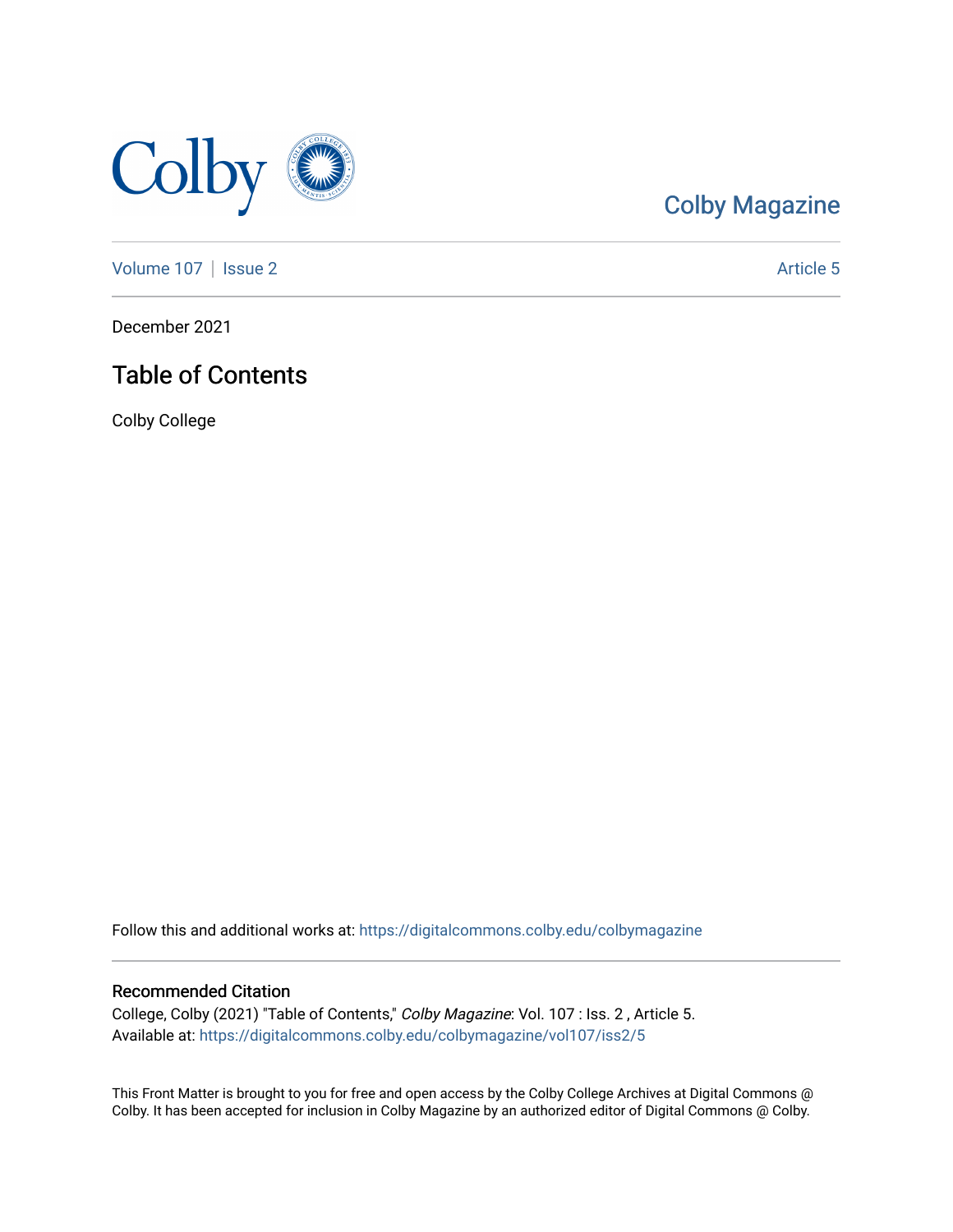







48





COLBY | colby.edu | colby.edu | facebook.com/colbycollege | twitter.com/colbycollege | instagram.com/colbycollege  $\equiv$ facebook.com/colbycollege | twitter.com/colbycollege  $\overline{\phantom{0}}$ instagram.com/colbycollege

- Explore the path that Eric DeCosta '93 took from Mayflower Hill to the top job at the NFL's Baltimore Ravens. Spoiler alert: studying classics was key. 28
- When Maine-based Gifford's Ice Cream wanted to expand its visibility it turned to Colby and DavisConnects, where a group of students put on their marketing hats. 48
- For students, gifts with impact Lunder Institute takes a new look at American art Colby Climate Project: Graham Macmillan '97 (profile), Sharon Corwin (essay), Steve Nicholas '83 (video) Lydia Moland on *The Good Place* and real life Actor Will Hochman '14 lives the dream on Broadway "Hail, Colby, Hail" turns 100 56 58 66 78 82 24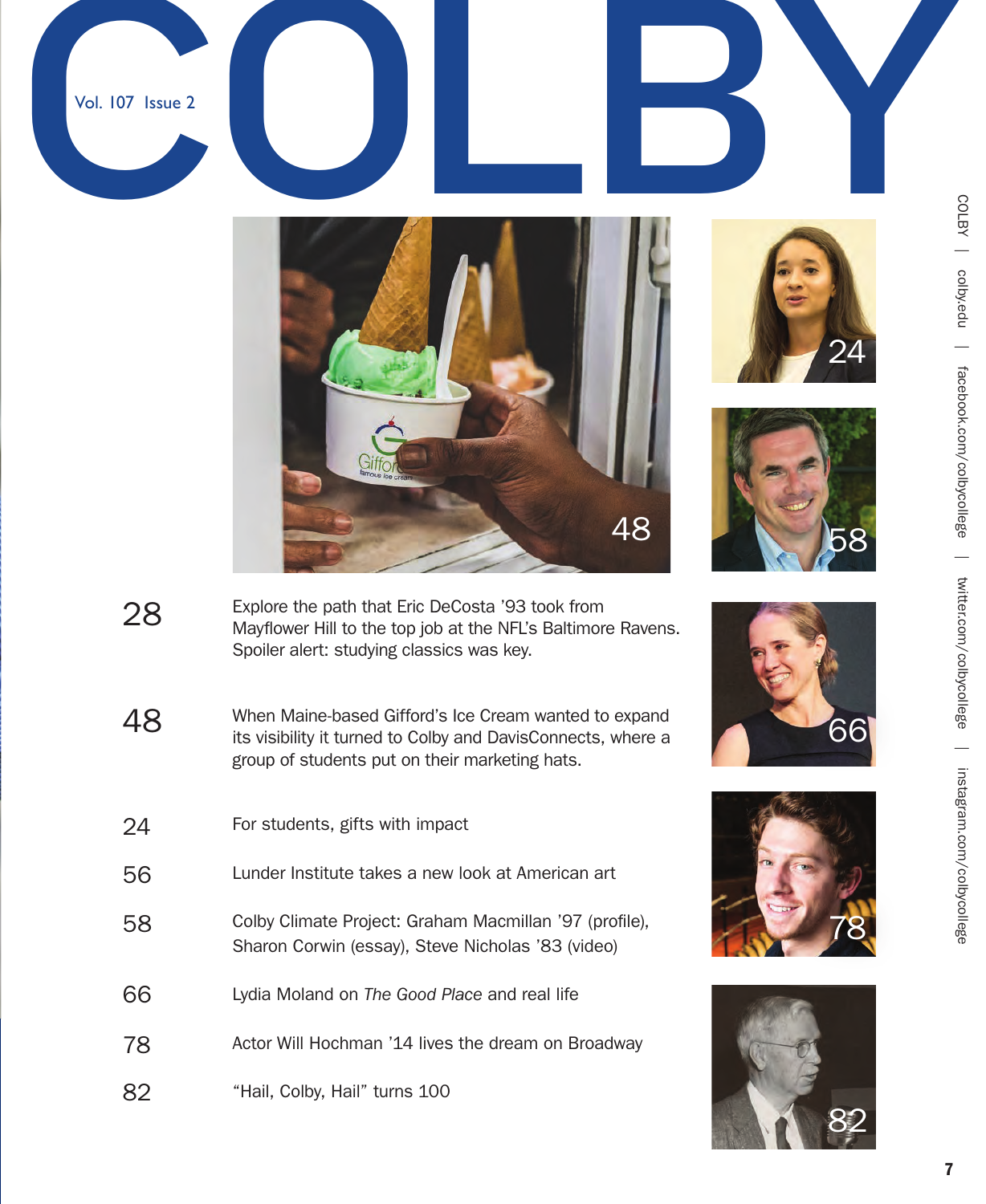# **GIVING BACK COLBY** FUND

 $\begin{picture}(180,17)(-10,0) \put(0,0){\line(1,0){15}} \put(10,0){\line(1,0){15}} \put(10,0){\line(1,0){15}} \put(10,0){\line(1,0){15}} \put(10,0){\line(1,0){15}} \put(10,0){\line(1,0){15}} \put(10,0){\line(1,0){15}} \put(10,0){\line(1,0){15}} \put(10,0){\line(1,0){15}} \put(10,0){\line(1,0){15}} \put(10,0){\line(1,0){15}} \put(10,$ where I came from and who contributed to my story along the way. I give to the Colby Fund because I want to support current students as they create their own stories."

—Cecil Brooks '17, Bronx, N.Y.

**Your gift by December 31 supports opportunities for students this academic year.** 

Support the Colby Fund in ways that are most meaningful to you. Visit colby.edu/give or call 1-800-311-3678.

Colby | NORTH



**colby.edu/give**